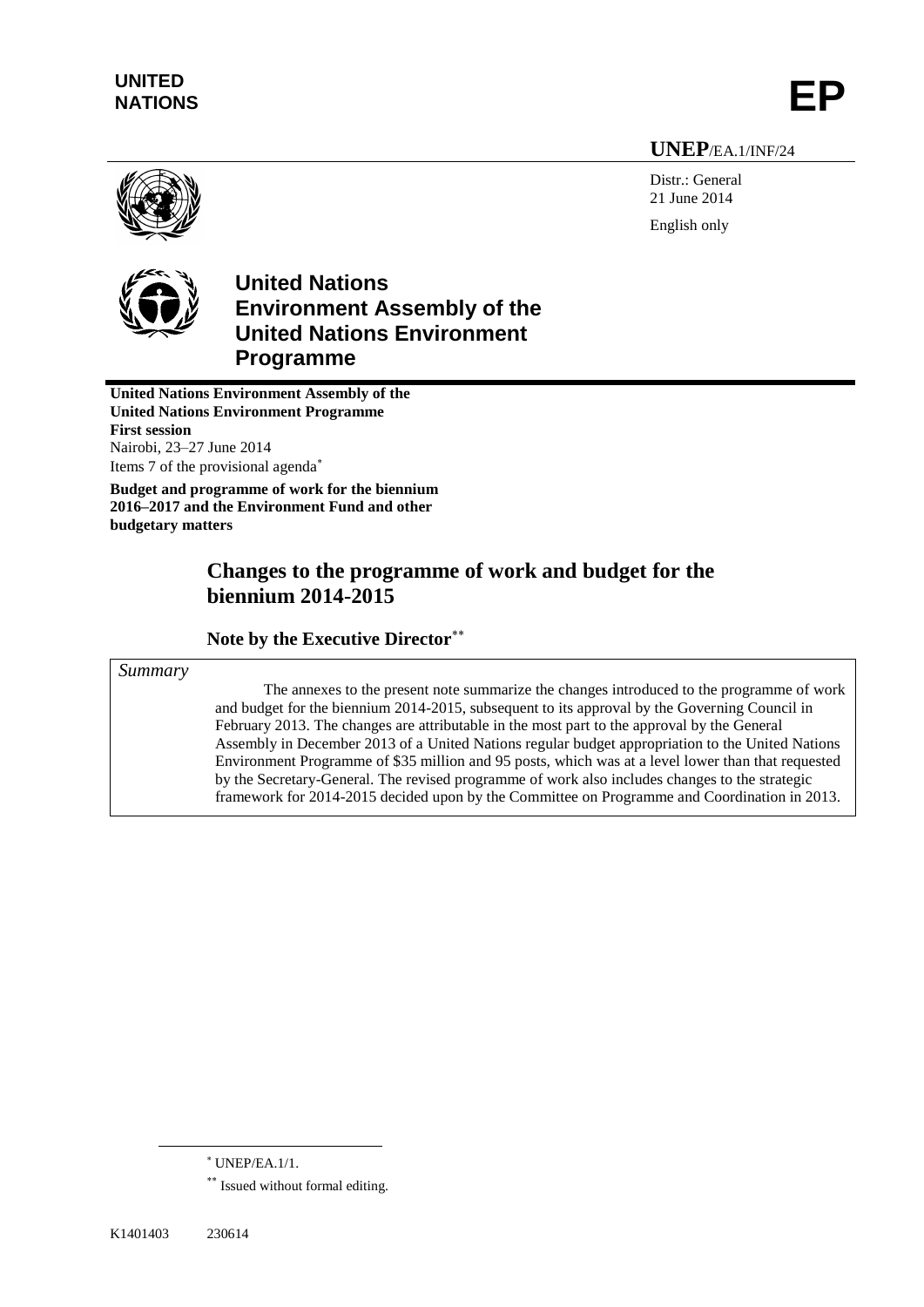1. Governing Council Decision 27/13 on the medium-term strategy for the period 2014–2017 and biennial programme of work and budget for 2014-2015 requested the Executive Director to submit a report to the governing body of the United Nations Environment Programme at its next session on the programme of work and budget for the biennium 2014-2015, taking into account the latest information on funding and projected expenditures.

2. The present note provides a summary of the changes introduced to the programme of work and budget for the biennium 2014-2015, subsequent to its approval by the Governing Council in February 2013. The changes are mostly attributable to the General Assembly approval in December 2013 of a United Nations regular budget appropriation to UNEP of US \$35 million, and 95 posts, which was a lower level than had been requested by the United Nations Secretary General, at US\$ 47.7 million and 133 positions, respectively, as reflected in the budget originally submitted to the Governing Council. The revised programme of work also includes changes to the strategic framework for 2014-2015 decided by the Committee on Programme and Coordination in 2013, mostly to the disasters and conflicts subprogramme. It is imperative that the wording of the programme of work be consistent with that of the strategic framework.

3. The total budget therefore for UNEP"s programme of work from all funding sources is therefore US \$619 million in comparison to that in the programme of work tentatively approved by the Governing Council in 2013, of US \$632 million, a decrease of 12.7 million, attributable to the level of appropriation of United Nations regular budget resources to UNEP as described above.

4. Total staffing levels were also reduced from 854 to 828 reflecting the decrease in regular budget funded positions, in part compensated by an increase in Environment Fund staffing numbers from 450 to 462 to enable UNEP to continue mission-critical positions in its regional offices, while maintaining the \$122 million ceiling for staffing costs from the Environment Fund decided by the Governing Council. The table below summarizes these changes.

|                                                | <i>Initial PoW</i><br>(approved $GC$ 27)<br>(thousands of US\$) | Revised<br><i>(thousands of US\$)</i> | <b>Comments</b>                                                                                                       |
|------------------------------------------------|-----------------------------------------------------------------|---------------------------------------|-----------------------------------------------------------------------------------------------------------------------|
| <b>Total Budget</b>                            | 631825                                                          | 619 064                               | Decreased by US\$ 12.76m                                                                                              |
| <b>Total Staffing Levels</b>                   | 854                                                             | 828                                   | Decreased by 26                                                                                                       |
| Regular Budget of the<br><b>United Nations</b> | 47 725                                                          | 34 964                                | General Assembly approved                                                                                             |
| Regular Budget staffing<br>levels              | 133                                                             | 95                                    | 47 additional posts (new and<br>conversions): General Assembly<br>approved                                            |
| <b>Environment Fund</b><br>staffing budget     | 119 074                                                         | 121 874                               |                                                                                                                       |
| <b>Environment Fund</b><br>staffing levels     | 450                                                             | 462                                   | Added back 12 Positions to cover<br>functions that are critical to the<br>PoW and were not approved for RB<br>funding |
| <b>GEF</b>                                     | 113 900                                                         | 113 900                               | No Change                                                                                                             |
| Trust funds and<br>earmarked                   | 202 000                                                         | 202 000                               | No Change                                                                                                             |

**Implications of the regular budget of the United Nations to UNEP on the Programme of Work**

5. For the servicing of the United Nations Environment Assembly and subsidiary bodies, the revised Programme of Work re-integrates in the Environment Fund budget, the position of head of the Secretariat for Governing Bodies and Stakeholders and a few existing support staff. These were positions initially planned to shift to the regular budget, as well as tickets and DSA for developing countries to attend the respective meetings of the Open-Ended meeting of the Committee of Permanent Representatives as well as the United Nations Environment Assembly of UNEP itself. The additional costs of developing countries participation, conferences services and associated costs (based on UNON calculations) for the 2014 sessions are \$1.5 million above the total previous allocations for the biennium. For the most part, these expenditures needed to be budgeted from the Environment Fund, complemented by generous but still modest voluntary contributions by a handful of donors to help cover the costs of participation of developing country representatives.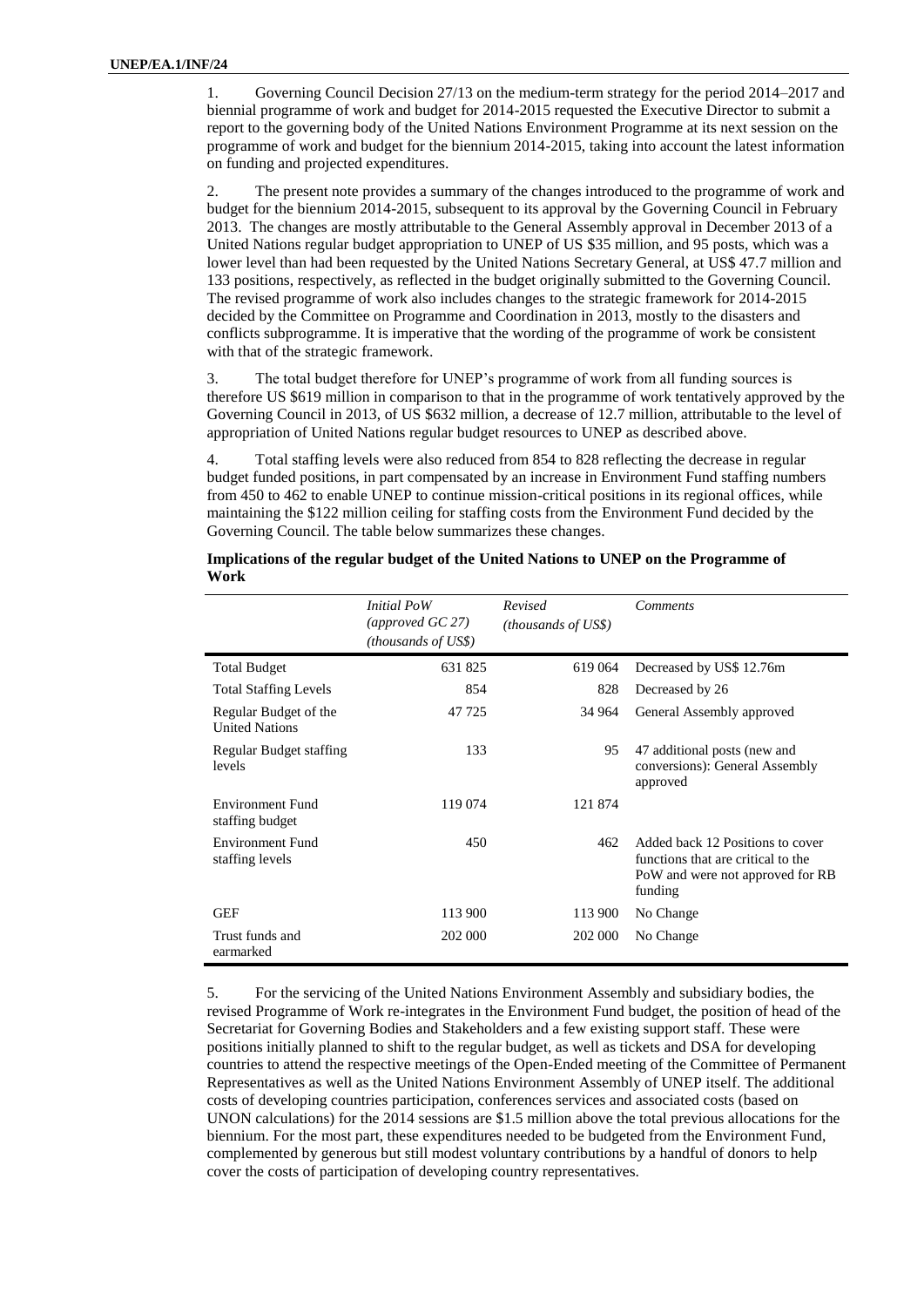6. At the time of submission of the 2014-2015 draft programme of work and budget to the Governing Council session of February 2013, it was expected that most of these costs would be covered by the regular budget of the United Nations through a supplementary budget request. Pending approval of the rules of procedure of the United Nations Environment Assembly of UNEP, the request was not put forward to the General Assembly.

7. The changes in the table above for the regular budget of the United Nations and the Environment Fund have been explained in the narrative sections "implications for the regular budget of the United Nations" and "implications for the Environment Fund"" in the narrative of the programme of work. The CPR at its open ended session in March 2014 had also requested additional information on efficiency measures taken to reduce costs and reduce exposure to risk; information on this front is provided in the section on "accompanying measures" to show how UNEP is better supporting operations and budget execution with appropriate efficiency and other supporting measures. The "overall budget" section summarizes these sections. The budget tables have been accordingly revised to reflect the changes summarized above.

8. Given the changes in the regular budget of the United Nations to UNEP, the revised programme of work includes changes to indicator targets for some of the subprogrammes. Changes were not even across subprogrammes as they were a result of examining the following:

(a) The extent to which the regular budget changes affected the results in a given subprogramme based on its level of dependency of funding from the regular budget;

(b) The reduction in post and activity budget approvals by the General Assembly as compared to the Secretary General"s request, which did not evenly affect all subprogrammes;

(c) The possibility of changing Environment Fund allocations across subprogrammes;

(d) The possibility of mobilizing additional extrabudgetary resources to make up the shortfall from the regular budget of the United Nations for each subprogramme. This would determine whether the level of ambition can still be realized from mobilizing extrabudgetary funds;

(e) The possibility of changing the level of ambition of results in each subprogramme where other options did not seem the most effective approach.

Thus, for some subprogrammes, the indicator target does not change while in others it does. The indicator targets were also adjusted to ensure that baselines were updated given the last reporting data as of December 2013. Annex I provides a summary of the changes made to the results framework. Annex II shows the actual allocations of the regular budget of the United Nations to UNEP for the biennium 2014-2015 in comparison to the budget for the biennium 2012-2013.

10. Some adjustments were made to the document to reflect recent executive decisions regarding in particular changes within the organization structure taken by the Executive Director within the scope of his authority, in particular the abolition of the Division for Regional Coordination and the establishment of the Regional Support Office, which affects accountability of Divisions and Regional Offices in delivering the programme of work. The CPR subcommittee requested the UNEP Secretariat to show how the accountability for delivery of the programme of work changes with the change in structure of DRC and the establishment of the Regional Support Office and more direct engagement between Regional Offices in UNEP and the technical Divisions. The changes in accountability primarily include technical Divisions accountable for delivery of results with Regional Offices playing a major role in regional delivery and thus noted as contributing offices of UNEP for many outputs in the programme of work. This change in structure is summarized in the Executive Direction and Management section of the revised version of the programme of work.

11. Finally, there are a few changes requested by members of the subcommittee of the CPR at its various meetings, as well as at the Open-Ended meeting of the CPR in 2014. For instance, there was a request for information on partner institutions within the United Nations, which has been introduced in the text. Illustrations of partners have been noted in the overall orientation section of the programme of work.

12. Following observations by the CPR subcommittee, the presentation of the budget was also slightly modified. In particular, in table 2 of the revised programme of work, programme support costs are shown as part of the contributions from trust funds to individual subprogrammes of the programme of work, rather than consolidated with other support costs in the programme management and support category. While the overall amounts did not change, this approach is consistent with the presentation from the previous biennium. It thus facilitates comparison with the previous biennium reading and understanding of the resources actually dedicated to the programme of work itself.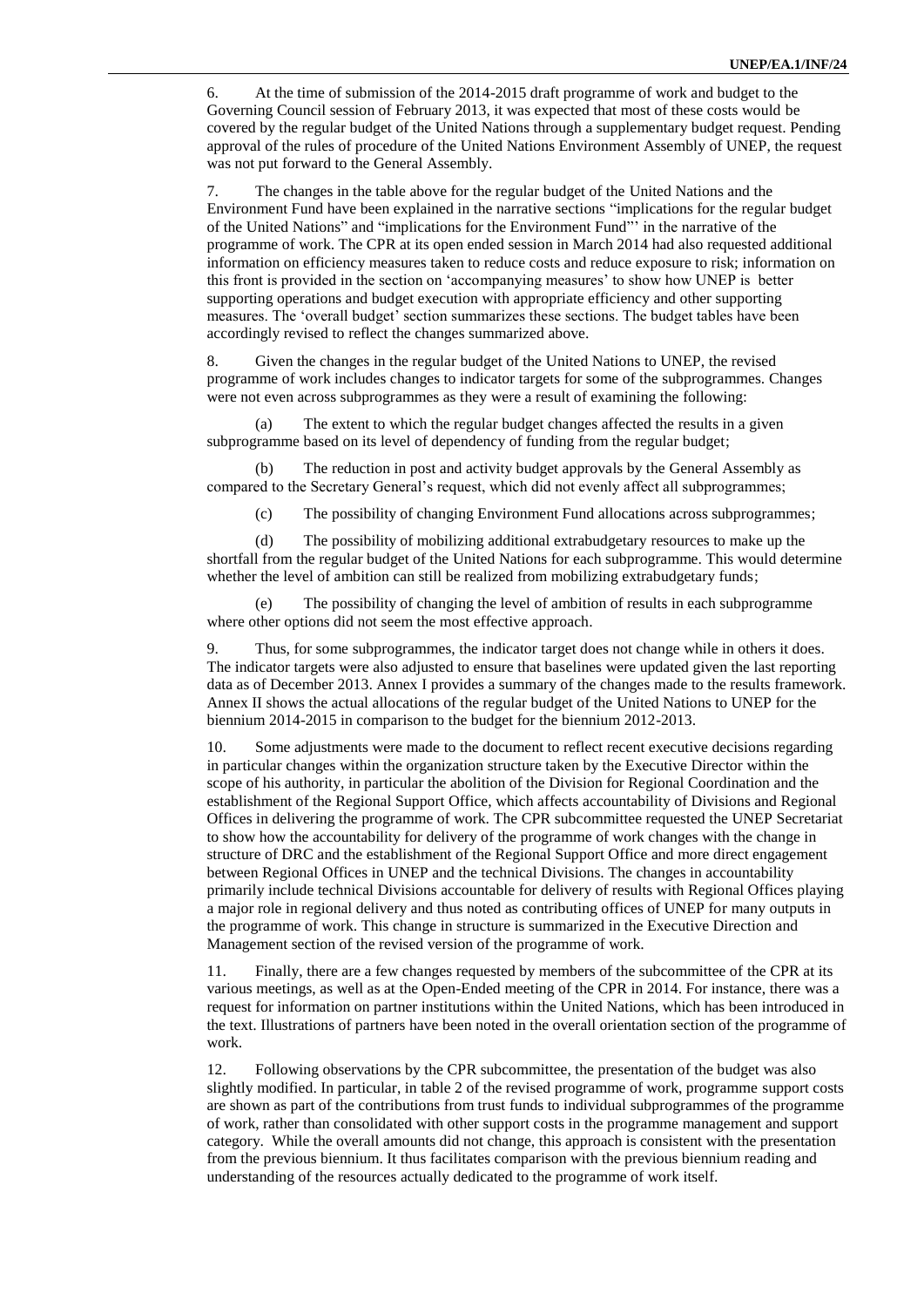# **Annex I**

# **Rationale for changes to indicator targets**

**Subprogramme 1 Climate change** 

| <b>Expected</b><br>accomplishments                                                                                                                                                                                                               | <b>Indicators of</b><br>achievement                                                                                                                                                                            | <b>Original PoW</b><br>2014-2015                                                                                                                                 | <b>Revised PoW</b><br>2014-2015                                                                                                                                                           | <b>Rationale for</b><br><b>Change</b>                                                                                                                                                                                                               |
|--------------------------------------------------------------------------------------------------------------------------------------------------------------------------------------------------------------------------------------------------|----------------------------------------------------------------------------------------------------------------------------------------------------------------------------------------------------------------|------------------------------------------------------------------------------------------------------------------------------------------------------------------|-------------------------------------------------------------------------------------------------------------------------------------------------------------------------------------------|-----------------------------------------------------------------------------------------------------------------------------------------------------------------------------------------------------------------------------------------------------|
| Ecosystem-based<br>(a)<br>and supporting adaptation<br>approaches implemented<br>and integrated into key<br>sectoral and national<br>development strategies to<br>reduce vulnerability and<br>strengthen resilience to<br>climate change impacts | Increase in<br>$(a)$ (i)<br>the number of<br>countries<br>implementing<br>ecosystem-based and<br>other supporting<br>adaptation<br>approaches as a result<br>of UNEP support                                   | December 2011<br>(baseline): 14<br>countries<br>December 2013<br>(estimate): 22<br>Progress expected as<br>at December 2014: 25<br>December 2015<br>(target): 28 | No change                                                                                                                                                                                 | As the level of<br>ambition of the<br>mitigation portfolio<br>(Eab) was already<br>high, the level of<br>ambition could be<br>reduced instead of<br>changing the level of<br><b>Environment Fund</b><br>and Extrabudgetary<br>resources planned for |
|                                                                                                                                                                                                                                                  | (ii)<br>Increase in<br>number of countries<br>incorporating<br>ecosystem-based and<br>supporting adaptation<br>approaches in key<br>sectoral and<br>development plans<br>with the assistance of<br><b>UNEP</b> | December 2011<br>(baseline):<br>4 countries<br>December 2013<br>(estimate):8<br>Progress expected as<br>at December 2014:12<br>December 2015<br>(target): 16     |                                                                                                                                                                                           | the subprogramme.<br>Therefore, the<br>mitigation work<br>under this EA was<br>impacted by the<br>regular budget<br>reduction as funding<br>for mitigation<br>activities from the<br><b>Environment Fund</b>                                        |
| (b)<br>Energy efficiency<br>improved and the use of<br>renewable energy increased<br>in partner countries to help<br>reduce greenhouse gas<br>emissions and other<br>pollutants as part of their<br>low-emission development<br>pathways         | Increase in<br>$(b)$ $(i)$<br>number of countries<br>implementing new<br>renewable energy<br>and/or energy<br>efficiency initiatives<br>with the assistance of<br><b>UNEP</b>                                  | December 2011<br>(baseline): 4<br>December 2013<br>(estimate):12<br>Progress expected as<br>at December 2014: 20<br>December 2015<br>(target): 35                | Reductions in targets<br>as follows:<br>December 2011<br>(baseline): 4<br>December 2013<br>(estimate):12<br>Progress expected as<br>at December 2014: 18<br>December 2015<br>(target): 32 | will be used to pay<br>for regular budget<br>funded posts in<br>regional offices,<br>instead of impacting<br>funding for activities<br>for adaptation or<br>REDD+.                                                                                  |
|                                                                                                                                                                                                                                                  | Increase in<br>(ii)<br>number of finance<br>institutions<br>demonstrating<br>commitment of<br>resources to clean<br>technology<br>investments as a<br>result of UNEP's<br>supports                             | December 2011<br>(baseline): 20<br>December 2013<br>(estimate): 40<br>Progress expected as<br>at December 2014: 50<br>December 2015<br>(target): 60              | December 2011<br>(baseline): 20<br>December 2013<br>(estimate): 40<br>Progress expected as<br>at December 2014: 47<br>December 2015<br>(target): 55                                       |                                                                                                                                                                                                                                                     |
| Transformative<br>(c)<br>REDD-plus strategies and<br>finance approaches<br>developed and implemented<br>by developing countries<br>with the aim of reducing                                                                                      | Increase in<br>$(c)$ (i)<br>number of countries<br>adopting and<br>implementing<br>REDD-plus strategies<br>incorporating                                                                                       | December 2011<br>(baseline): 4<br>countries<br>December 2013<br>(estimate): 7                                                                                    | No change                                                                                                                                                                                 |                                                                                                                                                                                                                                                     |
| emissions from<br>deforestation and forest<br>degradation and bringing<br>multiple benefits for<br>biodiversity and livelihoods                                                                                                                  | multiple benefits with<br>the assistance of<br><b>UNEP</b>                                                                                                                                                     | Progress expected by<br>December 2014: 12<br>December 2015: 15                                                                                                   |                                                                                                                                                                                           |                                                                                                                                                                                                                                                     |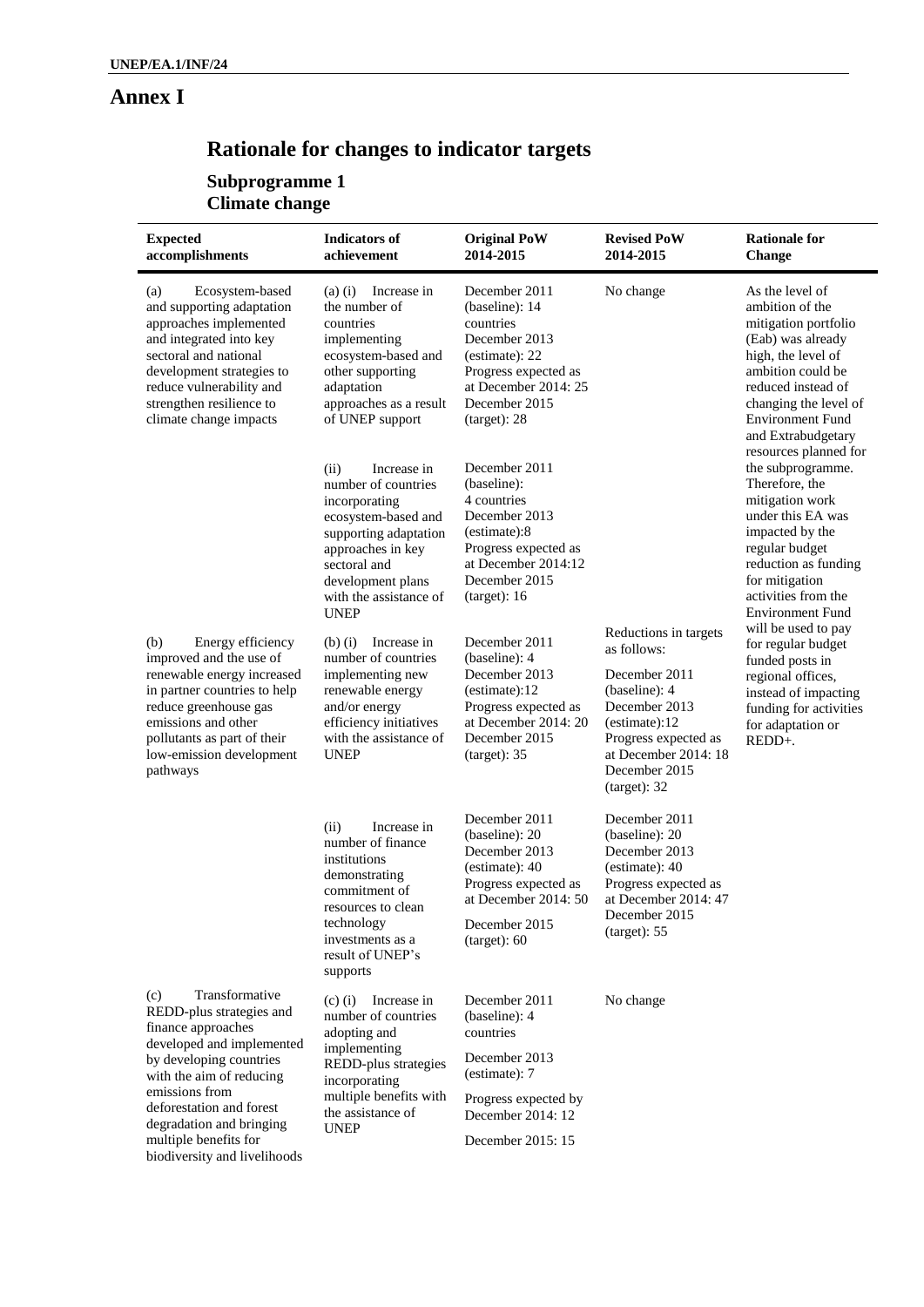#### **Subprogramme 2 Disasters and conflicts**

| <b>Expected</b><br>accomplishments                                                                                                                                                         | <b>Indicators of</b><br>achievement                                                                                                                                                                                                                                                                                                      | <b>Original PoW</b>                                                                                                                                                                                                                                                                                                         | <b>Revised PoW</b> | <b>Rationale for Change</b>                                                                                                                                                                                                                                                                                                                                                                                                                                   |
|--------------------------------------------------------------------------------------------------------------------------------------------------------------------------------------------|------------------------------------------------------------------------------------------------------------------------------------------------------------------------------------------------------------------------------------------------------------------------------------------------------------------------------------------|-----------------------------------------------------------------------------------------------------------------------------------------------------------------------------------------------------------------------------------------------------------------------------------------------------------------------------|--------------------|---------------------------------------------------------------------------------------------------------------------------------------------------------------------------------------------------------------------------------------------------------------------------------------------------------------------------------------------------------------------------------------------------------------------------------------------------------------|
| (a)<br>The capacity of<br>countries to use natural<br>resource and<br>environmental<br>management to prevent<br>and reduce the risk of<br>natural and man-made<br>disasters is improved    | Increase in the<br>$(a)$ $(i)$<br>percentage of countries<br>vulnerable to natural<br>and man-made<br>disasters that progress<br>at least two steps in the<br>country capacity<br>framework for natural<br>resource and<br>environmental<br>management                                                                                   | December 2011<br>(baseline): 75 per cent<br>of countries assisted<br>by UNEP since<br>January 2010<br>December 2013<br>(estimate): 90 per cent<br>of countries assisted<br>by UNEP since<br>January 2010<br>Progress expected by<br>December 2014: 95<br>per cent<br>Progress expected by<br>December 2015: 100<br>per cent | No Change          | This subprogramme has<br>traditionally relied on<br>Extrabudgetary resources.<br>The Environment Fund<br>budget in this biennium<br>increases the stability of<br>work in this<br>subprogramme, while<br>aiming for results at the<br>level planned with the<br>additional use of<br>extrabudgetary funde.<br>Changing funding<br>allocations from the<br>Environment Fund would<br>reduce the stability of the<br>subprogramme and<br>undermine the planning |
|                                                                                                                                                                                            | (a) (ii) Increase in the<br>number of United<br>Nations policies,<br>guidelines,<br>programmes and<br>training courses on<br>crisis risk reduction<br>that integrate best<br>practice in the<br>sustainable<br>management of natural<br>resources in fragile<br>States and vulnerable<br>regions, based on<br>UNEP reports and<br>inputs | December 2011<br>(baseline): 10<br>December 2013<br>(estimate): 15<br>Progress expected by<br>December 2014: 17<br>Progress expected by<br>December 2015: 20                                                                                                                                                                |                    | considerations originally<br>made from the<br><b>Environment Fund for</b><br>this subprogramme. It is<br>foreseen that the<br>subprogramme will aim to<br>mobilize funds to meet<br>the resource gap between<br>the planned regular<br>budget and the actual<br>approved budget<br>(approximately \$1<br>million)                                                                                                                                             |
| The capacity of<br>(b)<br>countries to use natural<br>resource and<br>environmental<br>management to support<br>sustainable recovery from<br>natural and man-made<br>disasters is improved | (b)Increase in the<br>percentage of countries<br>affected by natural and<br>man-made disasters<br>that progress at least<br>two steps in the<br>country capacity<br>framework for natural<br>resource and<br>environmental<br>management                                                                                                 | December 2011<br>(baseline): 75 per cent<br>of countries assisted<br>by UNEP since<br>January 2010<br>December 2013<br>(estimate): 90 per cent<br>of countries assisted<br>by UNEP since<br>January 2010<br>Progress expected by<br>December 2014: 95<br>per cent<br>Progress expected by<br>December 2015:<br>100 per cent | No change          |                                                                                                                                                                                                                                                                                                                                                                                                                                                               |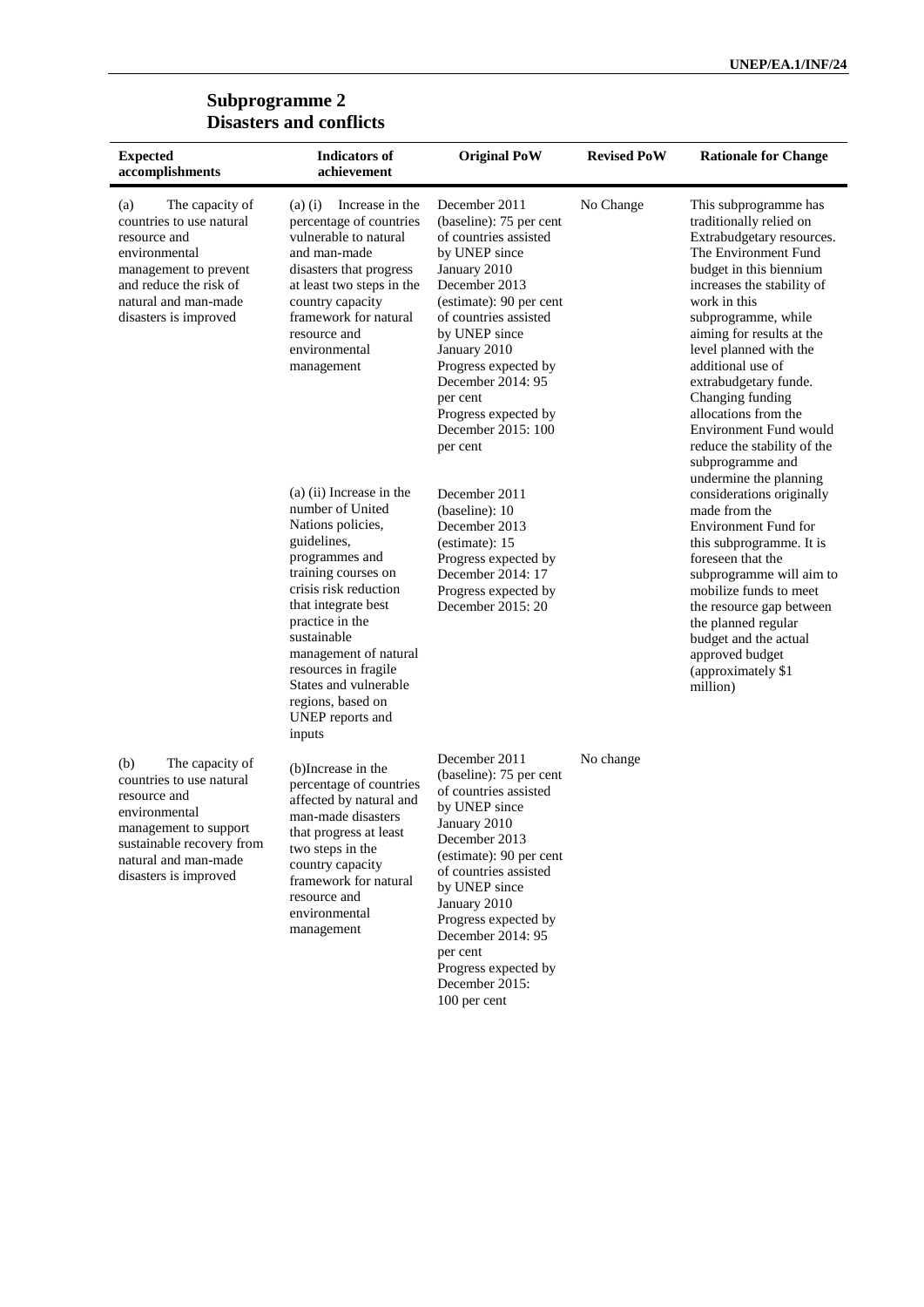#### **Subprogramme 3 Ecosystem management**

| <b>Expected</b><br>accomplishments                                                                                                                                                                                                              | <b>Indicators of</b><br>achievement                                                                                                                                          | <b>Original PoW</b>                                                                                                                              | <b>Revised PoW</b> | <b>Rationale for Change</b>                                                                                                                                                                                                                 |
|-------------------------------------------------------------------------------------------------------------------------------------------------------------------------------------------------------------------------------------------------|------------------------------------------------------------------------------------------------------------------------------------------------------------------------------|--------------------------------------------------------------------------------------------------------------------------------------------------|--------------------|---------------------------------------------------------------------------------------------------------------------------------------------------------------------------------------------------------------------------------------------|
| Use of the<br>(a)<br>ecosystem approach in<br>countries to maintain<br>ecosystem services and<br>sustainable productivity of<br>terrestrial and aquatic<br>systems is increased                                                                 | $(a)$ (i)<br>Increase<br>in the number of<br>countries<br>integrating the<br>ecosystem<br>approach with<br>traditional sector-<br>based natural<br>resource<br>management.   | December 2011<br>(baseline): 13<br>December 2013<br>(estimate): 16<br>Progress expected by<br>December 2014: 20<br>December 2015<br>(target): 24 | No change          | No change was foreseen<br>in the results targeted as<br>the aim is to secure<br>extrabudgetary resources<br>to make up the resource<br>gap between the planned<br>regular budget with<br>actual budget<br>(approximately<br>\$1.2 million). |
| Use of the<br>(b)<br>ecosystem approach in<br>countries to sustain<br>ecosystem services from<br>coastal and marine systems<br>is increased                                                                                                     | $(b)$ (i)<br>Increase<br>in the number of<br>countries using the<br>ecosystem<br>approach to<br>sustain ecosystem<br>services from<br>coastal and marine<br>systems.         | December 2011<br>(baseline): 7<br>December 2013<br>(estimate): 7<br>Progress expected by<br>December 2014: 12<br>December 2015<br>(target): 16   | No Change          |                                                                                                                                                                                                                                             |
| (c)<br>Services and<br>benefits derived from<br>ecosystems are integrated<br>with development planning<br>and accounting,<br>particularly in relation to<br>wider landscapes and<br>seascapes and the<br>implementation of<br>biodiversity- and | $(c)$ (i) Increase in<br>the number of<br>countries that<br>integrate the<br>ecosystem<br>approach in<br>development<br>planning.                                            | December 2011<br>(baseline): 7<br>December 2013<br>(estimate): 7<br>Progress expected by<br>December2014:<br>10December 2015<br>(target): 13     | No Change          |                                                                                                                                                                                                                                             |
| ecosystem-related<br>multilateral environmental<br>initiatives                                                                                                                                                                                  | $(c)$ (ii) Increase<br>in the number of<br>countries that<br>integrate priority<br>ecosystem<br>services into their<br>national<br>accounting and<br>budgeting<br>processes. | December 2011<br>(baseline): 1<br>December 2013<br>(estimate): 3<br>Progress expected by<br>December $2014:5$<br>December 2015<br>(target): 7    |                    |                                                                                                                                                                                                                                             |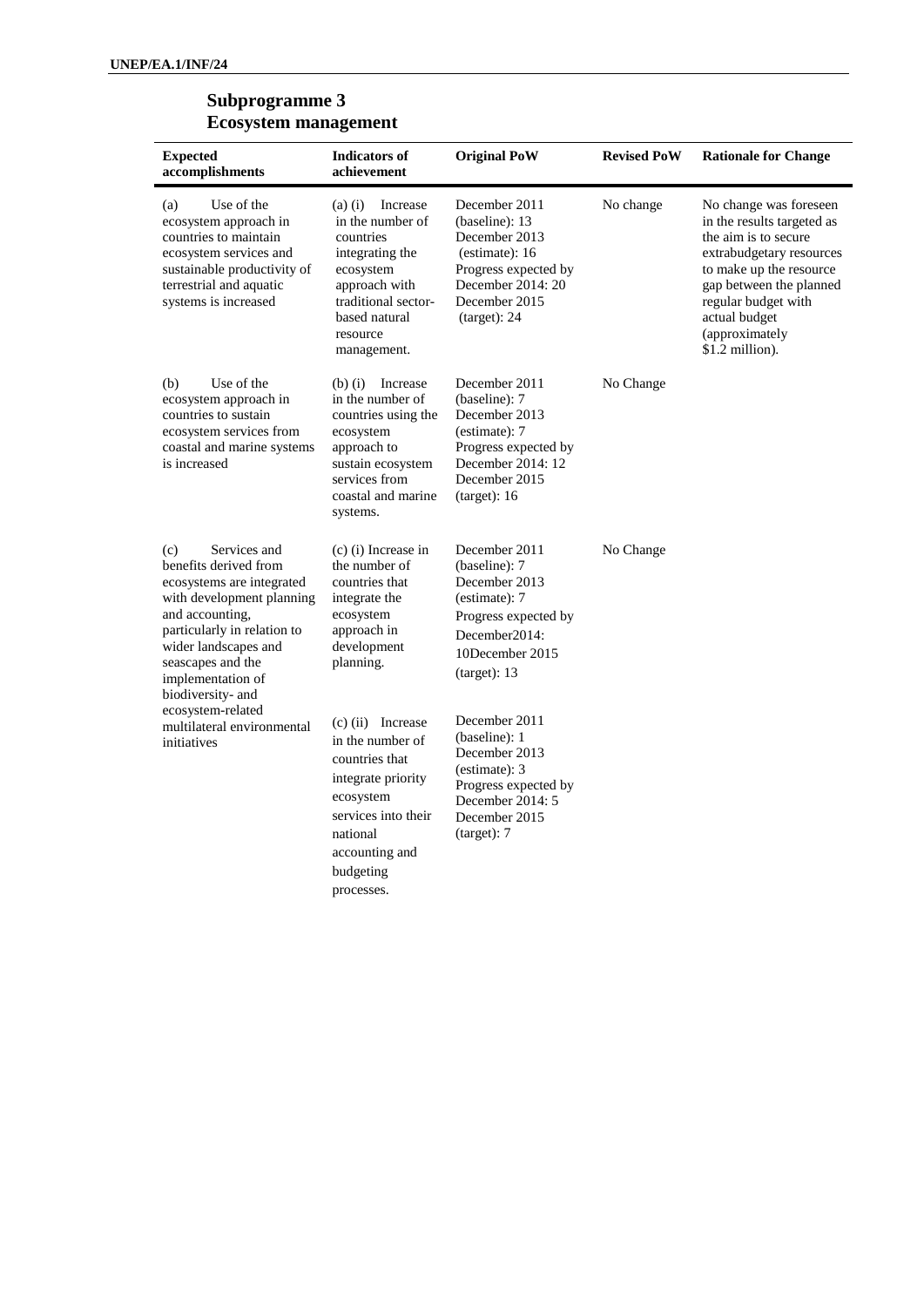#### **Subprogramme 4 Environmental governance**

| <b>Expected</b><br>accomplishments                                                                                                                                                                                               | <b>Indicators of</b><br>achievement                                                                                                                                                                                                                                                                       | <b>Original PoW</b>                                                                                                                                                   | <b>Revised PoW</b>                                                                                                                                                                                        | <b>Rationale for Change</b>                                                                                                                                                                                           |
|----------------------------------------------------------------------------------------------------------------------------------------------------------------------------------------------------------------------------------|-----------------------------------------------------------------------------------------------------------------------------------------------------------------------------------------------------------------------------------------------------------------------------------------------------------|-----------------------------------------------------------------------------------------------------------------------------------------------------------------------|-----------------------------------------------------------------------------------------------------------------------------------------------------------------------------------------------------------|-----------------------------------------------------------------------------------------------------------------------------------------------------------------------------------------------------------------------|
| The United<br>(a)<br>Nations system and<br>multilateral<br>environmental<br>agreement bodies,<br>respecting the mandate<br>of each entity,<br>demonstrate increasing<br>coherence and synergy<br>of action on                    | Increase in the<br>$(a)$ $(i)$<br>number of joint initiatives<br>to handle environmental<br>issues in a coordinated<br>manner across the United<br>Nations system and by<br>multilateral environmental<br>agreement bodies                                                                                | December 2011<br>(baseline): 8<br>December 2013<br>(estimate baseline):<br>11Progress expected by<br>December 2014: 13<br>December 2015<br>(target): 16               | Reduction in Indicator<br>targets as follows:<br>December 2011<br>(baseline): 8<br>December 2013<br>(estimate baseline):<br>11 Progress expected by<br>December 2014: 12<br>December 2015<br>(target): 15 | Reductions in indicator<br>targets are a result of<br>the reduction in<br>regular budget<br>resources of the<br>United Nations. It<br>should be noted that<br>baseline data changed<br>to reflect more recent<br>data |
| environmental issues                                                                                                                                                                                                             | $(a)$ (ii) Increase in the<br>number of collaborative<br>arrangements with the<br>secretariats of selected<br>multilateral environmental<br>agreements which result<br>in increased coherence<br>and synergy between the<br>UNEP programme of<br>work and the programme<br>of work of those<br>agreements | December 2011<br>(baseline): 25<br>December 2013<br>(estimate baseline): 27<br>Progress expected by<br>December 2014: 30<br>December 2015<br>(target): 33             | December 2011<br>(baseline): 25<br>December 2013<br>(estimate baseline): 27<br>Progress expected by<br>December 2014: 29<br>December 2015<br>(target): 32                                                 |                                                                                                                                                                                                                       |
| (b) The capacity of<br>countries to develop<br>and enforce laws and<br>strengthen institutions<br>to achieve<br>internationally agreed<br>environmental<br>objectives and goals,<br>and to comply with<br>related obligations is | Increase in the<br>$(b)$ (i)<br>number of legal and<br>institutional measures<br>taken by countries to<br>improve the<br>implementation of<br>internationally agreed<br>environmental goals and<br>objectives                                                                                             | December 2011<br>(baseline): 0<br>December 2013<br>(estimate baseline): 0<br>Progress expected by<br>December 2014: 10<br>December 2015<br>(target): 20               | December 2011<br>(baseline): 0<br>December 2013<br>(estimate baseline): 0<br>Progress expected by<br>December 2014: 9<br>December 2015<br>(target): 18                                                    |                                                                                                                                                                                                                       |
| enhanced                                                                                                                                                                                                                         | (b) (ii) Increase in the<br>number of initiatives<br>taken by countries to<br>monitor and achieve<br>compliance with, and<br>enforcement of,<br>international<br>environmental<br>obligations                                                                                                             | December 2011<br>(baseline): not<br>applicable<br>December 2013<br>(estimate baseline): 2<br>Progress expected by<br>December 2014: 3<br>December 2015<br>(target): 4 | No Change                                                                                                                                                                                                 |                                                                                                                                                                                                                       |
|                                                                                                                                                                                                                                  | (b) (iii) Increase in the<br>number of initiatives<br>and partnerships of<br>major groups and<br>stakeholders in support<br>of the development and<br>implementation of<br>national and<br>international<br>environmental law                                                                             | December 2011<br>(baseline): not<br>applicable<br>December 2013<br>(estimate baseline): 3<br>Progress expected by<br>December 2014: 4<br>December 2015<br>(target): 5 | No Change                                                                                                                                                                                                 |                                                                                                                                                                                                                       |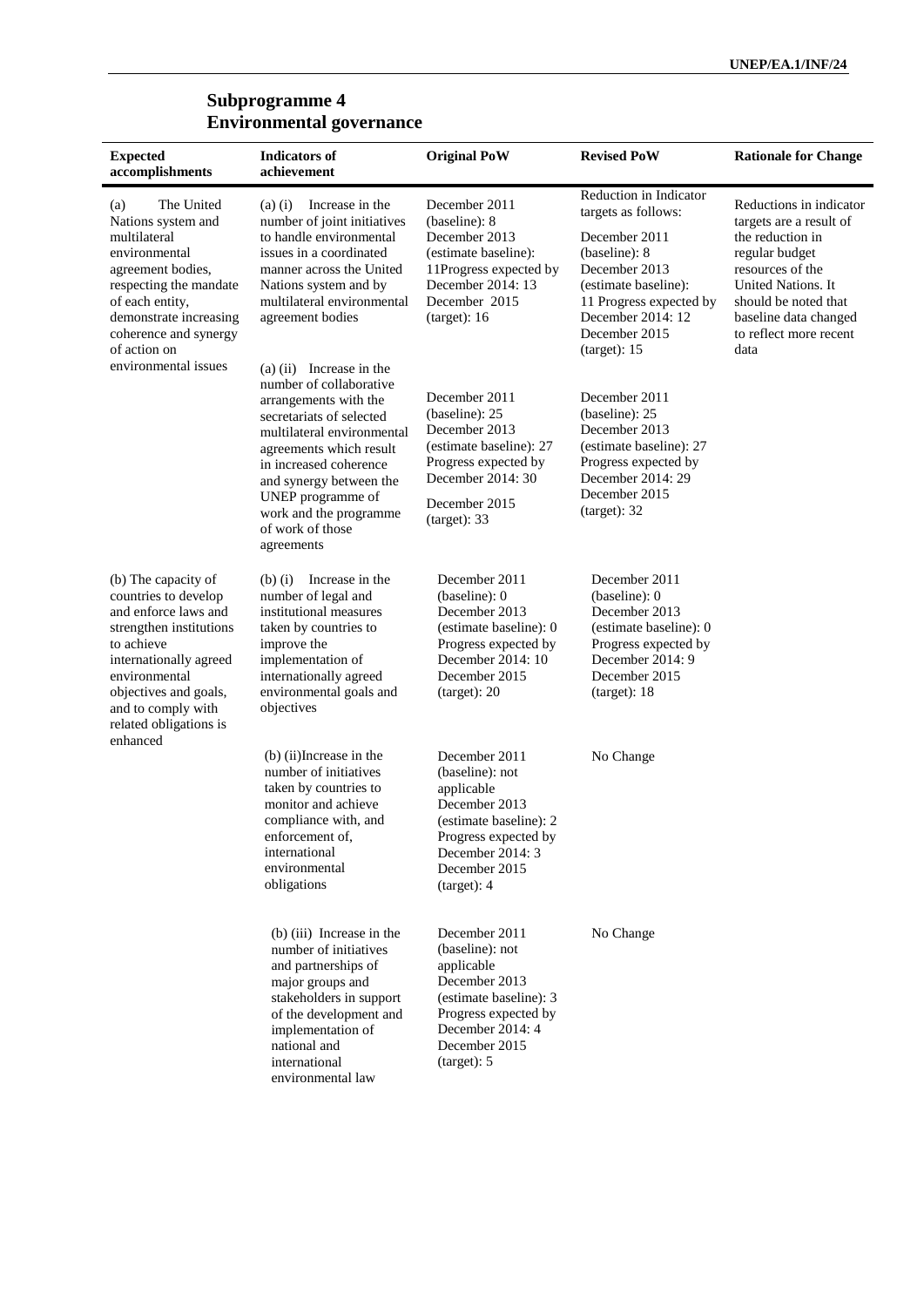#### **UNEP/EA.1/INF/24**

| <b>Expected</b><br>accomplishments                                                                                                                 | <b>Indicators of</b><br>achievement                                                                                                                                                                                                                                | <b>Original PoW</b>                                                                                                                                                     | <b>Revised PoW</b>                                                                                                                                                                                             | <b>Rationale for Change</b> |
|----------------------------------------------------------------------------------------------------------------------------------------------------|--------------------------------------------------------------------------------------------------------------------------------------------------------------------------------------------------------------------------------------------------------------------|-------------------------------------------------------------------------------------------------------------------------------------------------------------------------|----------------------------------------------------------------------------------------------------------------------------------------------------------------------------------------------------------------|-----------------------------|
| Countries<br>(c)<br>increasingly<br>mainstream<br>environmental<br>sustainability in<br>national and regional<br>development policies<br>and plans | Increase in<br>$(c)$ (i)<br>the number of<br>national development<br>plans and UNDAFs<br>in targeted countries<br>that incorporate the<br>principles of<br>environmental<br>sustainability with the<br>assistance of UNEP<br>and the joint<br><b>UNDP-UNEP PEI</b> | December 2011<br>(baseline): 52<br>December 2013<br>(estimate baseline):<br>62<br>Progress expected by<br>December 2014: 77<br>December 2015<br>(target): 87            | Reductions in<br>indicator targets as<br>follows: December<br>2011 (baseline): 52<br>December 2013<br>(estimate baseline):<br>62<br>Progress expected by<br>December 2014: 76<br>December 2015<br>(target): 85 |                             |
|                                                                                                                                                    | $(c)$ (ii) Increase in the<br>number of policies and<br>plans from subregional<br>and regional forums that<br>incorporate the<br>principles of<br>environmental<br>sustainability                                                                                  | December 2011<br>(baseline): 23<br>December 2013<br>(estimate baseline):<br>27<br>Progress expected by<br>December 2014: 33<br>December 2015<br>(target): 44            | No change                                                                                                                                                                                                      |                             |
|                                                                                                                                                    | $(c)$ (ii) Increase in the<br>number of policies and<br>plans from subregional<br>and regional forums that<br>incorporate the<br>principles of<br>environmental<br>sustainability                                                                                  | December 2011<br>(baseline): not<br>applicable<br>December 2013<br>(estimate baseline): 5<br>Progress expected by<br>December 2014: 11<br>December 2015<br>(target): 17 | December 2011<br>(baseline): not<br>applicable<br>December 2013<br>(estimate baseline): 5<br>Progress expected by<br>December 2014: 9<br>December 2015<br>(target): 12                                         |                             |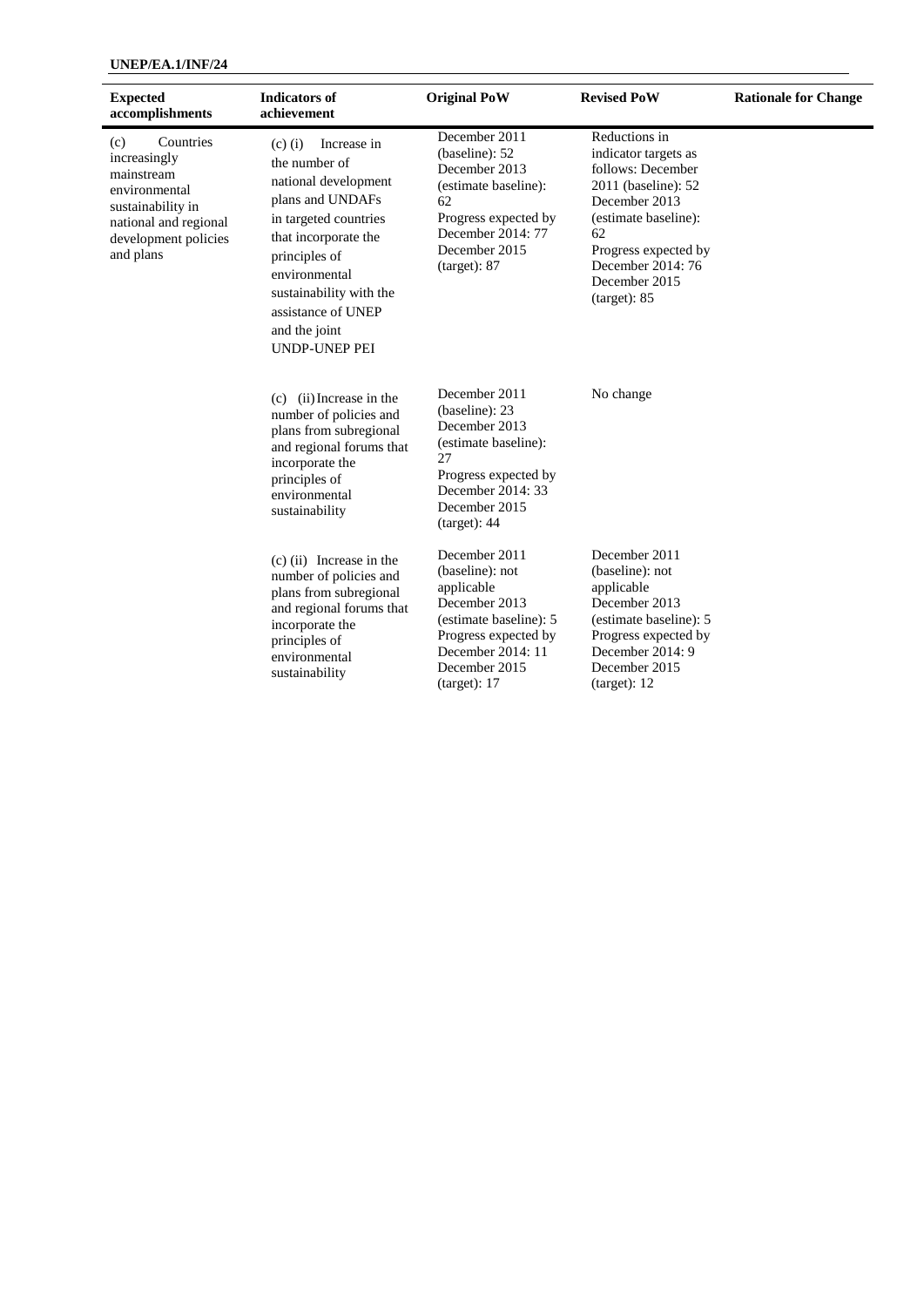#### **Subprogramme 5 Harmful Substances and Hazardous Waste**

| <b>Expected Accomplishment</b>                                                                                                                                                                                                                                       | <b>Indicator of Achievement</b>                                                                                                                                                                                                                | Original<br>PoW                                                                                                                                                          | <b>Revised PoW</b>                                                                                                                                                                                | <b>Rationale for</b><br><b>Change</b>                                                                                                                                                                             |
|----------------------------------------------------------------------------------------------------------------------------------------------------------------------------------------------------------------------------------------------------------------------|------------------------------------------------------------------------------------------------------------------------------------------------------------------------------------------------------------------------------------------------|--------------------------------------------------------------------------------------------------------------------------------------------------------------------------|---------------------------------------------------------------------------------------------------------------------------------------------------------------------------------------------------|-------------------------------------------------------------------------------------------------------------------------------------------------------------------------------------------------------------------|
| Countries increasingly<br>(a)<br>have the necessary institutional<br>capacity and policy instruments to<br>manage chemicals and waste in a<br>sound manner, including the<br>implementation of related<br>provisions in the multilateral<br>environmental agreements | $(a)$ $(i)$<br>Increase in the<br>number of countries<br>reporting the adoption of<br>policies for the sound<br>management of chemicals<br>and waste                                                                                           | December 2011<br>(baseline): 103<br>December 2013<br>(estimate): 110<br>December 2014<br>(estimate): 117<br>December 2015<br>(target): 125                               | December 2011<br>(baseline): 162<br>December 2013<br>(estimate): 171<br>December 2014<br>(estimate): 178<br>December 2015<br>(target): 185                                                        | Reductions in<br>indicator targets<br>were foreseen as a<br>result of the<br>reduction in regular<br>budget resources of<br>the United Nations.<br>It should be noted<br>that baseline data<br>changed to reflect |
|                                                                                                                                                                                                                                                                      | (a) (ii) Increase in the<br>number of countries<br>reporting the use of<br>economic and market-<br>based incentives, business<br>policies and practices that<br>promote the sound<br>management of chemicals<br>and waste                      | December 2011<br>(baseline): 49<br>December 2013<br>(estimate): 55<br>December 2014<br>(estimate): 60<br>December 2015<br>(target): 65                                   | December 2011<br>(baseline): 49<br>December 2013<br>(estimate): 49<br>(based on<br>performance info)<br>December 2014<br>(estimate): 53<br>December 2015<br>(target): 57                          | more recent data.                                                                                                                                                                                                 |
|                                                                                                                                                                                                                                                                      | $(a)$ (iii) Increase in the<br>number of countries<br>reporting the use of industry<br>reporting schemes that<br>promote take-up of the<br>sound management of<br>chemicals and waste                                                          | December 2011<br>(baseline): not<br>applicable (new<br>indicator)<br>December 2013<br>(estimate): 25<br>December 2014<br>(estimate): 27<br>December 2015<br>(target): 30 | December 2011<br>(baseline): not<br>applicable (new<br>indicator)<br>December 2013<br>(estimate): 25<br>December 2014<br>(estimate): 27<br>December 2015<br>(target): 29                          |                                                                                                                                                                                                                   |
| Countries, including major<br>(b)<br>groups and stakeholders,<br>increasingly use the scientific and<br>technical knowledge and tools<br>needed to implement sound<br>chemicals management and related<br>multilateral environmental<br>agreements                   | Increase in the<br>$(b)$ (i)<br>number of Governments<br>addressing priority chemical<br>issues, including their<br>obligations under the<br>chemicals MEAs, through<br>the use of risk assessment<br>and management tools<br>provided by UNEP | December 2011<br>(baseline): 40<br>December 2013<br>(estimate): 72<br>December 2014<br>(estimate): 80<br>December 2015<br>(target): 90                                   | No change                                                                                                                                                                                         |                                                                                                                                                                                                                   |
|                                                                                                                                                                                                                                                                      | (b) (ii) Increase in the<br>number of businesses and<br>industries addressing<br>priority chemical issues<br>through the use of risk<br>assessment and<br>management tools<br>provided by UNEP                                                 | December 2011<br>(baseline): 52<br>December 2013<br>(estimate): 65<br>December 2014<br>(estimate): 70<br>December 2015<br>(target): 80                                   | Reductions in other<br>indicator targets as<br>follows:<br>December 2011<br>(baseline): 52<br>December 2013<br>(estimate): 65<br>December 2014<br>(estimate): 70<br>December 2015<br>(target): 77 |                                                                                                                                                                                                                   |
|                                                                                                                                                                                                                                                                      | (b) (iii) Increase in the<br>number of civil society<br>organizations addressing<br>priority chemical issues<br>under the chemicals MEAs<br>through the use of risk<br>assessment and<br>management tools provided<br>by UNEP                  | December 2011<br>(baseline): 58<br>December 2013<br>(estimate): 70<br>December 2014<br>(estimate): 80<br>December 2015<br>(target): 90                                   | December 2011<br>(baseline): 58<br>December 2013<br>(estimate): 70<br>December 2014<br>(estimate): 79<br>December 2015<br>(target): 88                                                            |                                                                                                                                                                                                                   |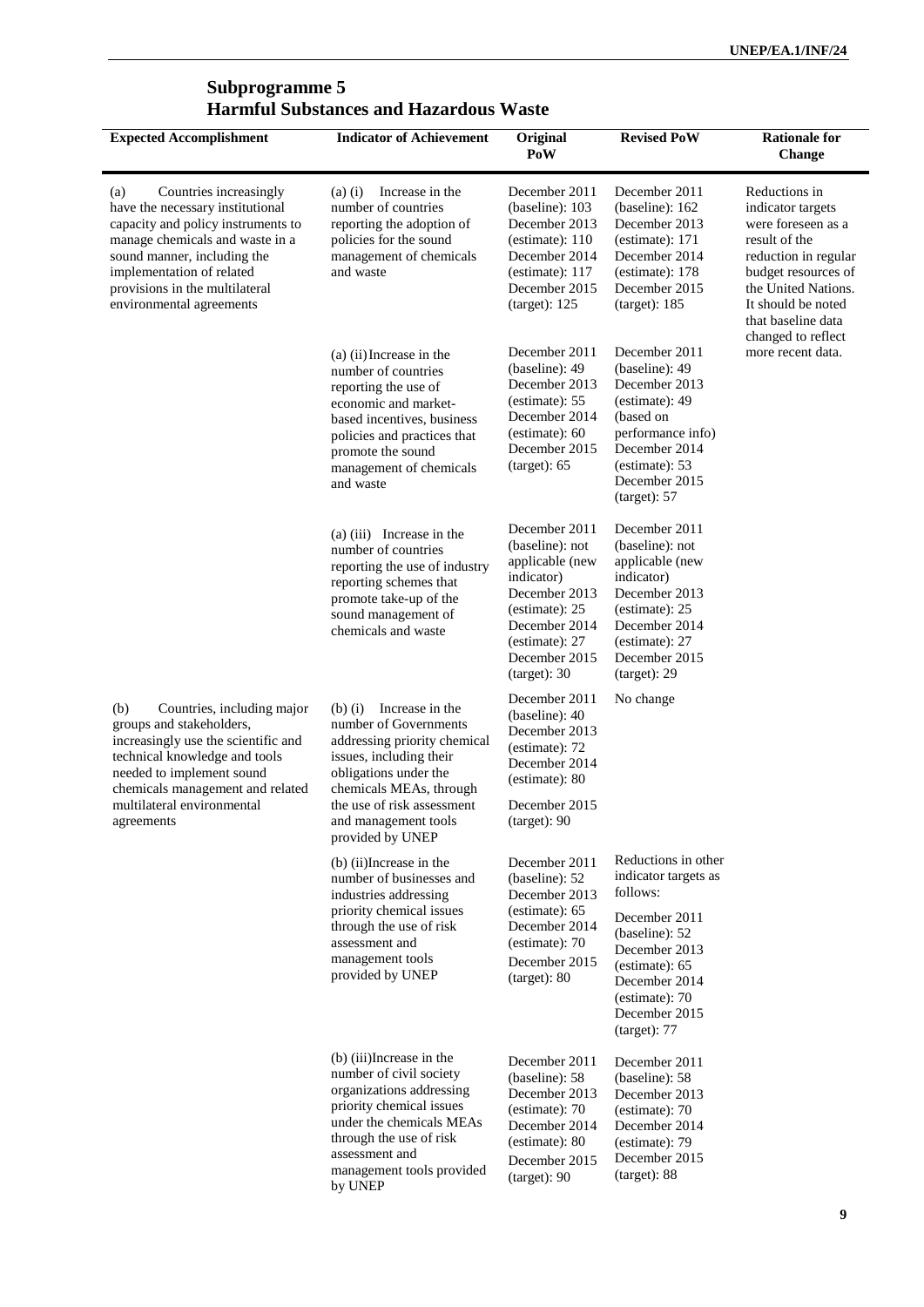| <b>Expected Accomplishment</b>                                                                                                                                                                     | <b>Indicator of Achievement</b>                                                                                                                                                                                               | Original<br>PoW                                                                                                                        | <b>Revised PoW</b>                                                                                                                                                                          | <b>Rationale for</b><br>Change |
|----------------------------------------------------------------------------------------------------------------------------------------------------------------------------------------------------|-------------------------------------------------------------------------------------------------------------------------------------------------------------------------------------------------------------------------------|----------------------------------------------------------------------------------------------------------------------------------------|---------------------------------------------------------------------------------------------------------------------------------------------------------------------------------------------|--------------------------------|
| Countries, including major<br>(c)<br>groups and stakeholders,<br>increasingly use the scientific and<br>technical knowledge and tools<br>needed to implement sound waste<br>management and related | (c) (i) Increase in the number<br>of Governments addressing<br>priority waste issues,<br>including their obligations<br>under the related MEAs,<br>through the use of tools and                                               | December 2011<br>(baseline): 10<br>December 2013<br>(estimate): 15<br>December 2014<br>(estimate): 20                                  | No change                                                                                                                                                                                   |                                |
| multilateral environmental<br>agreements                                                                                                                                                           | methodologies provided by<br><b>UNEP</b>                                                                                                                                                                                      | December 2015<br>(target): 25                                                                                                          |                                                                                                                                                                                             |                                |
|                                                                                                                                                                                                    | $(c)$ (ii) Increase in the<br>number of businesses and<br>industries addressing<br>priority waste issues<br>through the use of tools and<br>methodologies provided by<br><b>UNEP</b>                                          | December 2011<br>(baseline): 10<br>December 2013<br>(estimate): 15<br>December 2014<br>(estimate): 22<br>December 2015<br>(target): 30 | Reductions in<br>indicator targets as<br>follows:<br>December 2011<br>(baseline): 10<br>December 2013<br>(estimate): 15<br>December 2014<br>(estimate): 21<br>December 2015<br>(target): 27 |                                |
|                                                                                                                                                                                                    | (c) (iii)Increase in the<br>number of civil society<br>organizations addressing<br>priority waste issues under<br>the waste-related MEAs<br>through the use of risk<br>assessment and<br>management tools provided<br>by UNEP | December 2011<br>(baseline): 8<br>December 2013<br>(estimate): 18<br>December 2014<br>(estimate): 25<br>December 2015<br>(target): 30  | December 2011<br>(baseline): 8<br>December 2013<br>(estimate): 18<br>December 2014<br>(estimate): 22<br>December 2015<br>(target): 26                                                       |                                |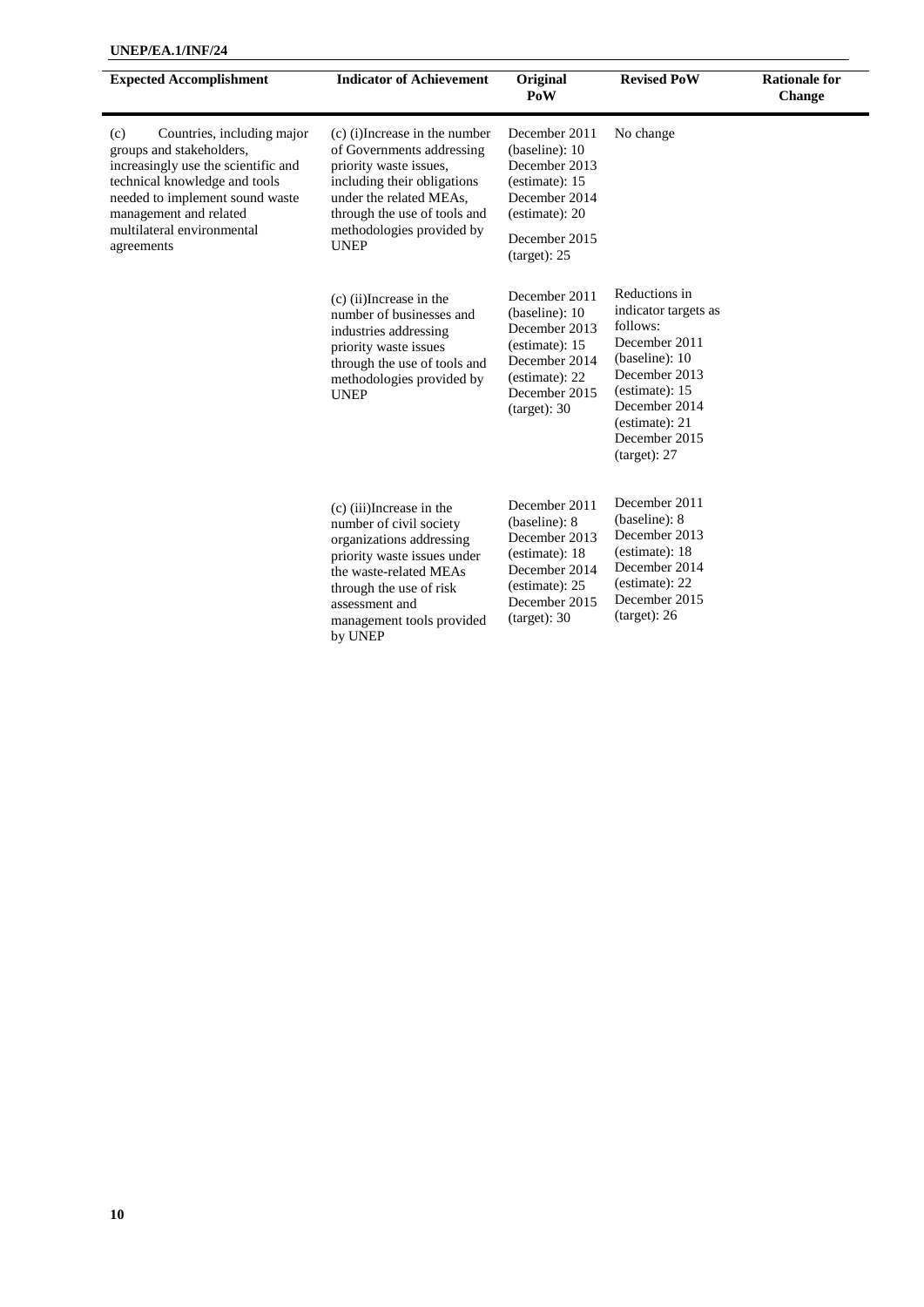| vuuttivii<br><b>Expected</b><br>Accomplishment                                                                                                                                                                                                                                                                                  | <b>Indicator</b> of<br>Achievement                                                                                                                                                                                                                                                                      | <b>Original PoW</b>                                                                                                                                                                                 | <b>Revised PoW</b>                                                                                                                                                                                                          | <b>Rationale for</b><br>Change                                                                                                                                                                                                            |
|---------------------------------------------------------------------------------------------------------------------------------------------------------------------------------------------------------------------------------------------------------------------------------------------------------------------------------|---------------------------------------------------------------------------------------------------------------------------------------------------------------------------------------------------------------------------------------------------------------------------------------------------------|-----------------------------------------------------------------------------------------------------------------------------------------------------------------------------------------------------|-----------------------------------------------------------------------------------------------------------------------------------------------------------------------------------------------------------------------------|-------------------------------------------------------------------------------------------------------------------------------------------------------------------------------------------------------------------------------------------|
| Cross-sectoral<br>(a)<br>scientific assessments,<br>research and tools for<br>sustainable consumption<br>and production and for<br>the green economy are<br>developed, shared and<br>applied by<br>policymakers, including<br>in urban practices<br>within the context of<br>sustainable development<br>and poverty eradication | Increase in<br>$(a)$ $(i)$<br>the number of cities<br>and countries that<br>develop and integrate<br>into policies, within<br>the context of<br>sustainable<br>development and<br>poverty eradication,<br>the green economy<br>and sustainable<br>consumption and<br>production<br>approaches and tools | December 2011<br>(baseline): 10<br>December 2013<br>(estimate): 20<br>Progress expected by<br>December 2014: 25<br>December2015<br>$(target): 45$ (i.e. $+17$<br>compared to<br>December 2013)      | December 2011<br>(baseline): 10<br>December 2013<br>(estimate): 21<br>Progress expected by<br>December 2014: 25<br>December 2015 (target):<br>38 (i.e. $+17$ compared<br>to December 2013)<br>December 2011                 | Reductions in<br>indicator targets<br>were foreseen as<br>a result of the<br>reduction in<br>regular budget<br>resources of the<br>United Nations. It<br>should be noted<br>that baseline data<br>changed to reflect<br>more recent data. |
|                                                                                                                                                                                                                                                                                                                                 | Increase in<br>$(a)$ (ii)<br>the number of<br>references to UNEP<br>assessments and<br>reports in documents<br>by Governments,<br>companies and<br>academics.                                                                                                                                           | December 2011<br>(baseline): 0<br>references<br>December 2013<br>(estimate): 8<br>references<br>Progress expected by<br>December 2014: 11<br>references<br>December 2015<br>(target): 20 references | (baseline): 0 references<br>December 2013<br>(estimate): 120<br>references<br>Progress expected by<br>December 2014: 135<br>references<br>December 2015<br>(target): 150 references<br>$(i.e. +30$ compared to<br>Dec 2013) |                                                                                                                                                                                                                                           |
| Uptake of<br>(b)<br>sustainable consumption<br>and production and<br>green economy<br>instruments and<br>management practices<br>in sectoral policies,<br>business and financial<br>operations across global<br>supply chains is<br>increased, in the context<br>of sustainable<br>development and<br>poverty eradication       | $(b)$ (ii) Increase in<br>the number of<br>stakeholders reporting<br>improved<br>management practices<br>and adoption of more<br>resource-efficient<br>tools and instruments<br>in sectoral policies                                                                                                    | December 2011<br>(baseline): 60<br>December 2013<br>(estimate): 70<br>Progress expected by<br>December 2014: 100<br>December 2015<br>(target): 200                                                  | December 2011<br>(baseline): 60<br>December 2013<br>(estimate): 82<br>Progress expected by<br>December 2014: 100<br>December 2015<br>(target): 177 (i.e. +95<br>compared to Dec 2013)                                       |                                                                                                                                                                                                                                           |
| Enabling<br>(c)<br>conditions for<br>promoting more<br>sustainable consumption<br>choices and lifestyles<br>are enhanced                                                                                                                                                                                                        | Increase in<br>$(c)$ (i)<br>the number of public<br>institutions and<br>private sector<br>organizations that<br>develop and<br>implement policies<br>and measures<br>conducive to more<br>sustainable                                                                                                   | December 2011<br>(baseline): 20<br>December 2013<br>(estimate): 40<br>Progress expected by<br>December 2014: 50<br>December 2015<br>(target): 70                                                    | December 2011<br>(baseline): 20<br>December 2013<br>(estimate): 59<br>Progress expected by<br>December 2014: 67<br>December 2015<br>(target): $82$ (i.e. $+23$<br>compared to Dec 2013)                                     |                                                                                                                                                                                                                                           |
|                                                                                                                                                                                                                                                                                                                                 | consumption patterns<br>$(c)$ (ii) Increase in<br>the number of<br>projects initiated by<br>stakeholders to<br>promote more<br>sustainable lifestyles<br>that are catalysed by<br><b>UNEP</b>                                                                                                           | December 2011<br>(baseline): 0<br>December 2013<br>(estimate): 10<br>Progress expected by<br>December 2014: 20<br>December 2015<br>(target): 35                                                     | December 2011<br>(baseline): 0<br>December 2013<br>(estimate): 10<br>Progress expected by<br>December 2014: 18<br>December 2015<br>$(target): 28$ (i.e. $+18$ )<br>compared to Dec 2013)                                    |                                                                                                                                                                                                                                           |

### **Subprogramme 6. Resource efficiency and Sustainable Consumption and Subprogramme 6.**<br>Production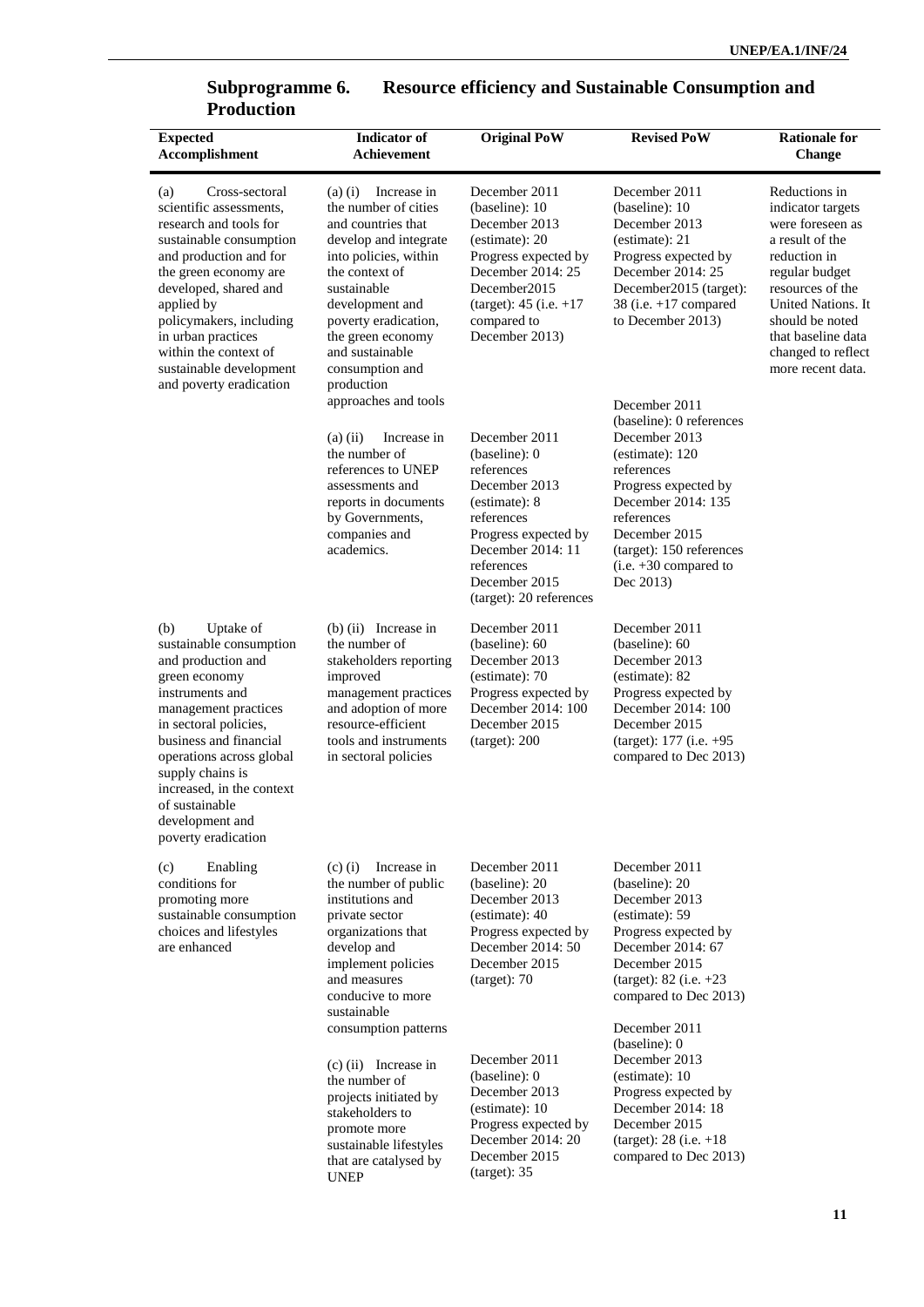| <b>Expected</b><br>Accomplishment                                                                                                                     | <b>Indicator</b> of<br>Achievement                                                                                                                                                                                                                                                                                                     | <b>Original PoW</b>                                                                                                                                                                                                                                                                    | <b>Revised PoW</b>                                                                                                                                                                                                                       | <b>Rationale for</b><br><b>Change</b>                                                                                                                                          |
|-------------------------------------------------------------------------------------------------------------------------------------------------------|----------------------------------------------------------------------------------------------------------------------------------------------------------------------------------------------------------------------------------------------------------------------------------------------------------------------------------------|----------------------------------------------------------------------------------------------------------------------------------------------------------------------------------------------------------------------------------------------------------------------------------------|------------------------------------------------------------------------------------------------------------------------------------------------------------------------------------------------------------------------------------------|--------------------------------------------------------------------------------------------------------------------------------------------------------------------------------|
| Global, regional<br>(a)<br>and national<br>policymaking is facilitated<br>by environmental<br>information made available<br>on open platforms         | Increase in the<br>$(a)$ $(i)$<br>number of United<br>Nations agencies and<br>MEAs using data on<br>environmental trends<br>identified through<br>UNEP to influence<br>policy                                                                                                                                                          | December 2011<br>(baseline): 0<br>December 2013<br>(estimate): 0<br>Progress expected by<br>December 2014: 8<br>December 2015 (target):<br>10                                                                                                                                          | December 2011<br>(baseline): 0<br>December 2013<br>(estimate): 5<br>Progress expected by<br>December 2014: 7<br>December 2015<br>(target): 9                                                                                             | Reductions in<br>indicator targets<br>are a result of the<br>reduction in<br>regular budget<br>resources of the<br>United Nations. It<br>should be noted<br>that baseline data |
|                                                                                                                                                       | $(a)(ii)$ Increase in the<br>number of national,<br>regional and global<br>forums and institutions<br>using data on<br>environmental trends<br>identified through<br>UNEP to influence<br>policy                                                                                                                                       | December 2011<br>(baseline): 0<br>December 2013<br>(estimate): 0<br>Progress expected by<br>December 2014: 25<br>December 2015 (target):<br>30                                                                                                                                         | December 2011<br>(baseline): 0<br>December 2013<br>(estimate): 20<br>Progress expected by<br>December 2014: 25<br>December 2015<br>(target): 30                                                                                          | changed to reflect<br>more recent data                                                                                                                                         |
| Global, regional<br>b)<br>and national assessment<br>processes and policy<br>planning are informed by<br>emerging environmental<br>issues             | Increase in the<br>$(b)$ (i)<br>number of stakeholders<br>surveyed that<br>acknowledge the<br>uptake of scenarios and<br>early warning on<br>emerging<br>environmental issues in<br>their assessment and<br>policy development<br>processes                                                                                            | December 2011<br>(baseline): 0<br>December 2013<br>(estimate): 3<br>Progress expected by<br>December 2014: 7<br>December 2015 (target):<br>10                                                                                                                                          | No change                                                                                                                                                                                                                                |                                                                                                                                                                                |
|                                                                                                                                                       | $(b)$ (ii) Number of<br>registered participants<br>in organizations for<br>children and young<br>people, sports<br>organizations and<br>World Environment<br>Day that undertake<br>activities on the UNEP<br>website or report<br>through UNEP<br>networks as a result of<br>targeted messaging on<br>emerging<br>environmental issues | December 2011<br>(baseline): 4,000<br>December 2013<br>(estimate): 4,400<br>Progress expected by<br>December 2014: 5,000                                                                                                                                                               | Indicator targets were<br>corrected from<br>original data based on<br>more accurate<br>baselines<br>December 2011<br>(baseline): 225<br>December 2013<br>(estimate): 230<br>Progress expected by<br>December 2014: 250                   |                                                                                                                                                                                |
| The capacity of<br>(c)<br>countries to generate,<br>access, analyse, use and<br>communicate environmental<br>information and knowledge<br>is enhanced | Increase in the<br>$(c)$ (i)<br>number of countries<br>that take the lead in<br>generating, analysing,<br>managing and using<br>environmental<br>information in<br>comparable formats<br>and making such<br>information and<br>knowledge available to<br>the public and<br>policymakers                                                | December 2011<br>(baseline): 0<br>December 2013<br>(estimate): 0<br>Progress expected by<br>December 2014: 2<br>December 2015 (target): 7<br>December 2011<br>(baseline): 0<br>December 2013<br>(estimate): 0<br>Progress expected by<br>December 2014: 5<br>December 2015 (target): 7 | December 2011<br>(baseline): 0<br>December 2013<br>(estimate): 0<br>Progress expected by<br>December 2014: 2<br>December 2015<br>(target): 5<br>December 2011<br>(baseline): 0<br>December 2013<br>(estimate): 0<br>Progress expected by |                                                                                                                                                                                |

#### **Subprogramme 7 Environment under review**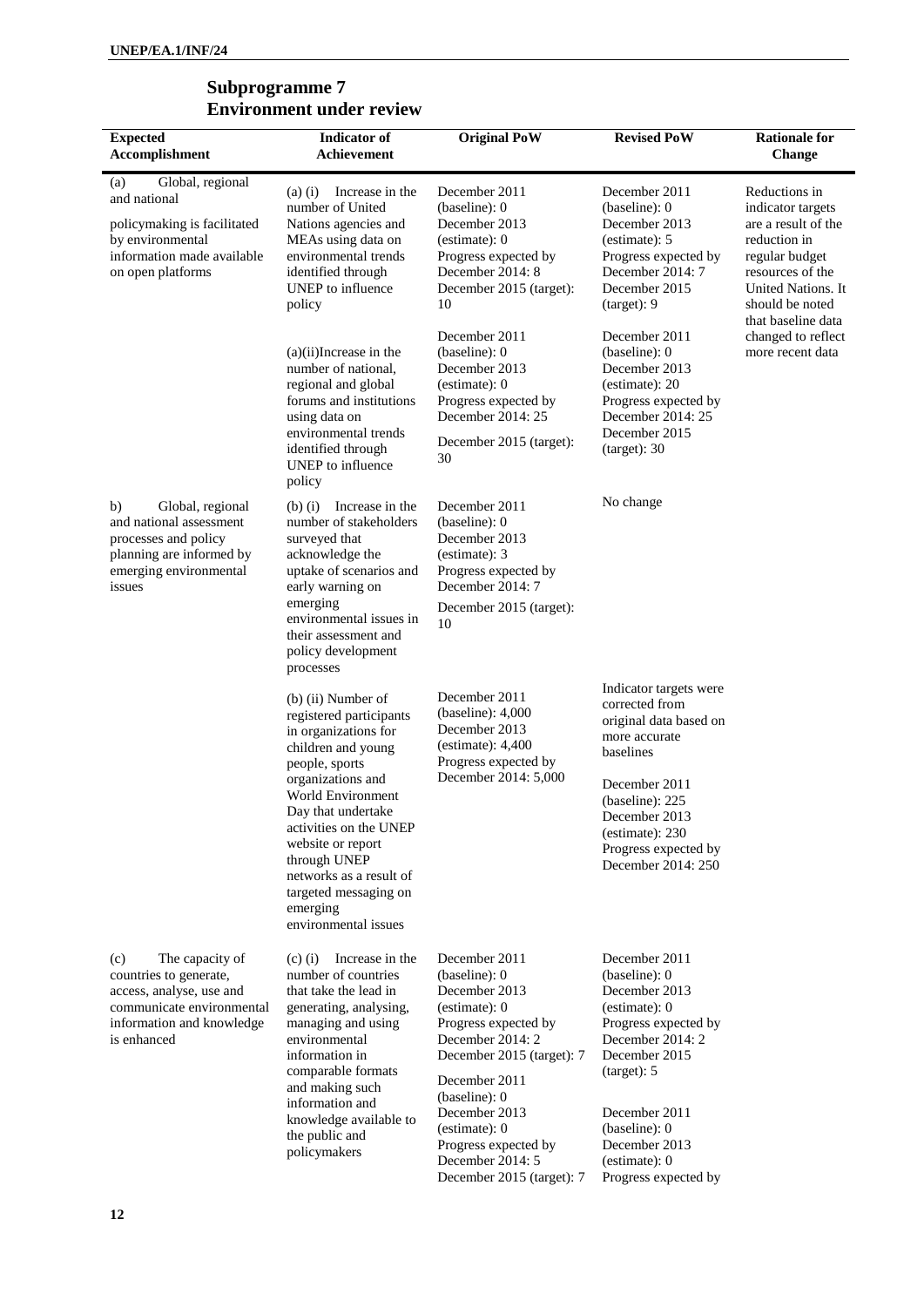| <b>Expected</b><br>Accomplishment | <b>Indicator</b> of<br><b>Achievement</b>                                                                                                                                                                                                | <b>Original PoW</b>                                                                                                                       | <b>Revised PoW</b>                                                                                                                             | <b>Rationale for</b><br><b>Change</b> |
|-----------------------------------|------------------------------------------------------------------------------------------------------------------------------------------------------------------------------------------------------------------------------------------|-------------------------------------------------------------------------------------------------------------------------------------------|------------------------------------------------------------------------------------------------------------------------------------------------|---------------------------------------|
|                                   | $(c)$ (ii) Increase in the<br>number of countries<br>making available                                                                                                                                                                    | December 2011<br>(baseline): 0<br>December 2013<br>(estimate): 0                                                                          | December 2014: 3<br>December 2015<br>(target): 5                                                                                               |                                       |
|                                   | credible, nationally<br>generated data and<br>providing access to<br>country-specific<br>environmental<br>information in<br>comparable formats on<br>public platforms                                                                    | Progress expected by<br>December 2014: 30<br>December 2015 (target):<br>50                                                                | December 2011<br>(baseline): 0<br>December 2013<br>(estimate): 0<br>Progress expected by<br>December 2014: 20<br>December 2015<br>(target): 35 |                                       |
|                                   | (c) (iii) Increased<br>number of major<br>groups and<br>stakeholders surveyed<br>that acknowledge their<br>involvement in the<br>generation of, access to<br>and use of<br>environmental<br>information available<br>on public platforms | December 2011<br>(baseline): 0<br>December 2013<br>(estimate): 0<br>Progress expected by<br>December 2014: 4<br>December 2015 (target): 5 | December 2011<br>(baseline): 0<br>December 2013<br>(estimate): 2<br>Progress expected by<br>December 2014: 3<br>December 2015<br>(target): 4   |                                       |
|                                   | $(c)$ (iv) Increase in the<br>number of major UNEP<br>publications in<br>languages other than<br>English made<br>accessible through<br>UNEP-developed<br>online platforms.                                                               |                                                                                                                                           |                                                                                                                                                |                                       |